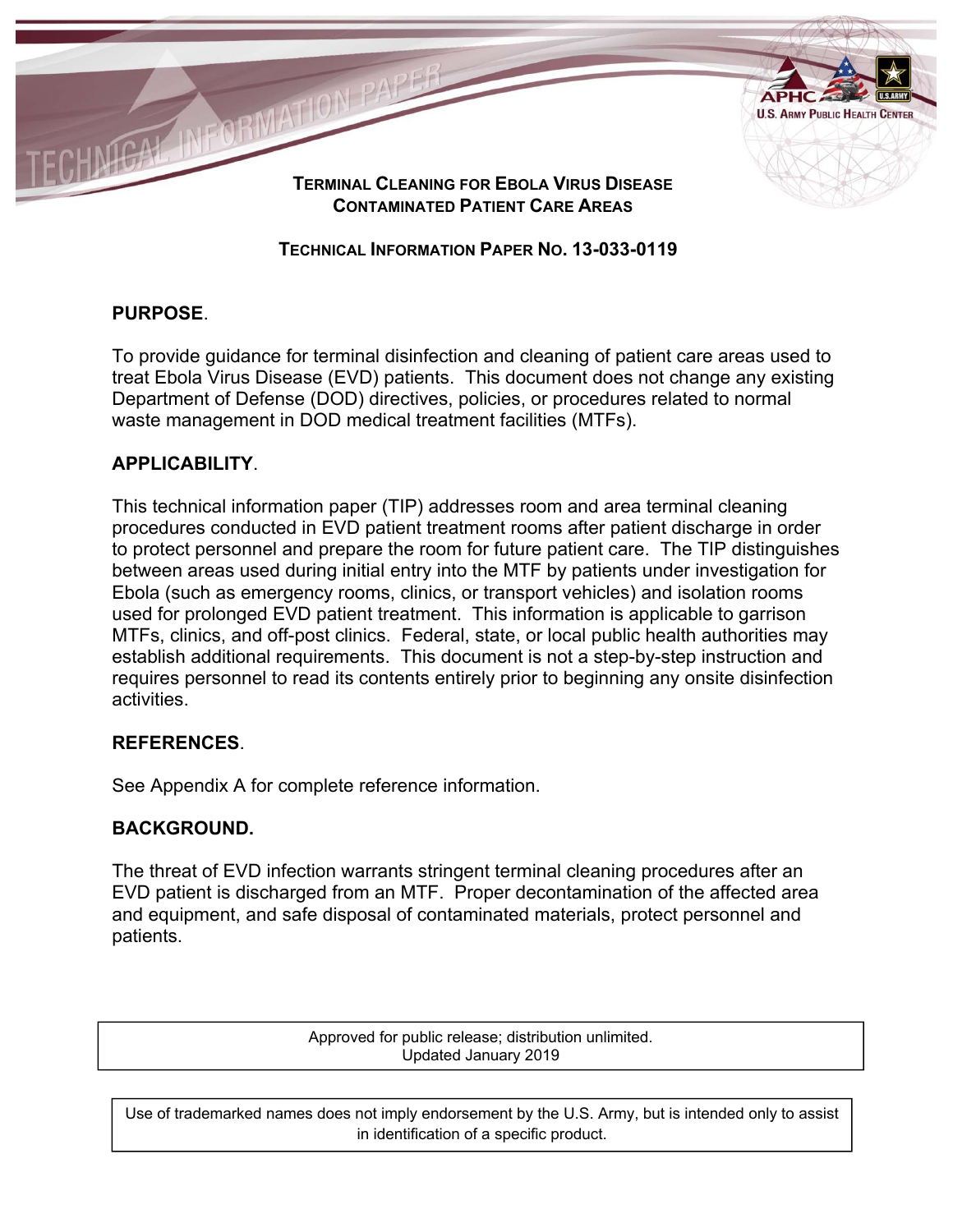# **DEFINITIONS**.

 a. Daily Cleaning. Daily cleaning tasks are tasks conducted in suspect or confirmed EVD areas where the patient is receiving care. Patient care staff will perform daily cleaning tasks to limit the number of people who enter patient care areas.

 b. Terminal Cleaning. Personnel conduct terminal cleaning after the MTF discharges the EVD patient from the area in order to disinfect the treatment area and medical equipment for safe care of new patients. Only designated cleaning personnel will perform terminal cleaning.

# **DESIGNATED PERSONNEL.**

The MTF Commander will determine whether in-house trained staff or contracted support personnel will conduct area disinfection. All designated cleaning personnel require training according to U.S. Army Medical Command (MEDCOM) and local infection control procedures on personal protective equipment (PPE) use and proper decontamination techniques.

# **PPE PROTOCOLS**.

In all areas designated for terminal cleaning, select and use PPE that complies with hospital infection control standards and the Centers for Disease Control and Prevention (CDC) guidance for EVD treatment. Train personnel to understand and mitigate the risks and hazards associated with the process. Ensure that personnel use proper PPE for selected cleaning and decontamination methods discussed in TERMINAL CLEANING AND DECONTAMINATION. Provide personnel with functional, hands-on training that includes donning PPE, doffing PPE, and waste collection of contaminated PPE.

# **QUALITY ASSURANCE**.

Few references exist on how long Ebola viruses survive on surfaces. Viruses survive longer in liquid, within solids such as dried blood, in darkness, and in cold environments. For this reason, personnel implement more rigorous cleaning protocols in EVD patientcare areas. Clinical staff will clean the patient care area, including high-touch surfaces like light switches, door knobs, and bed rails, regularly during patient treatment for their own protection.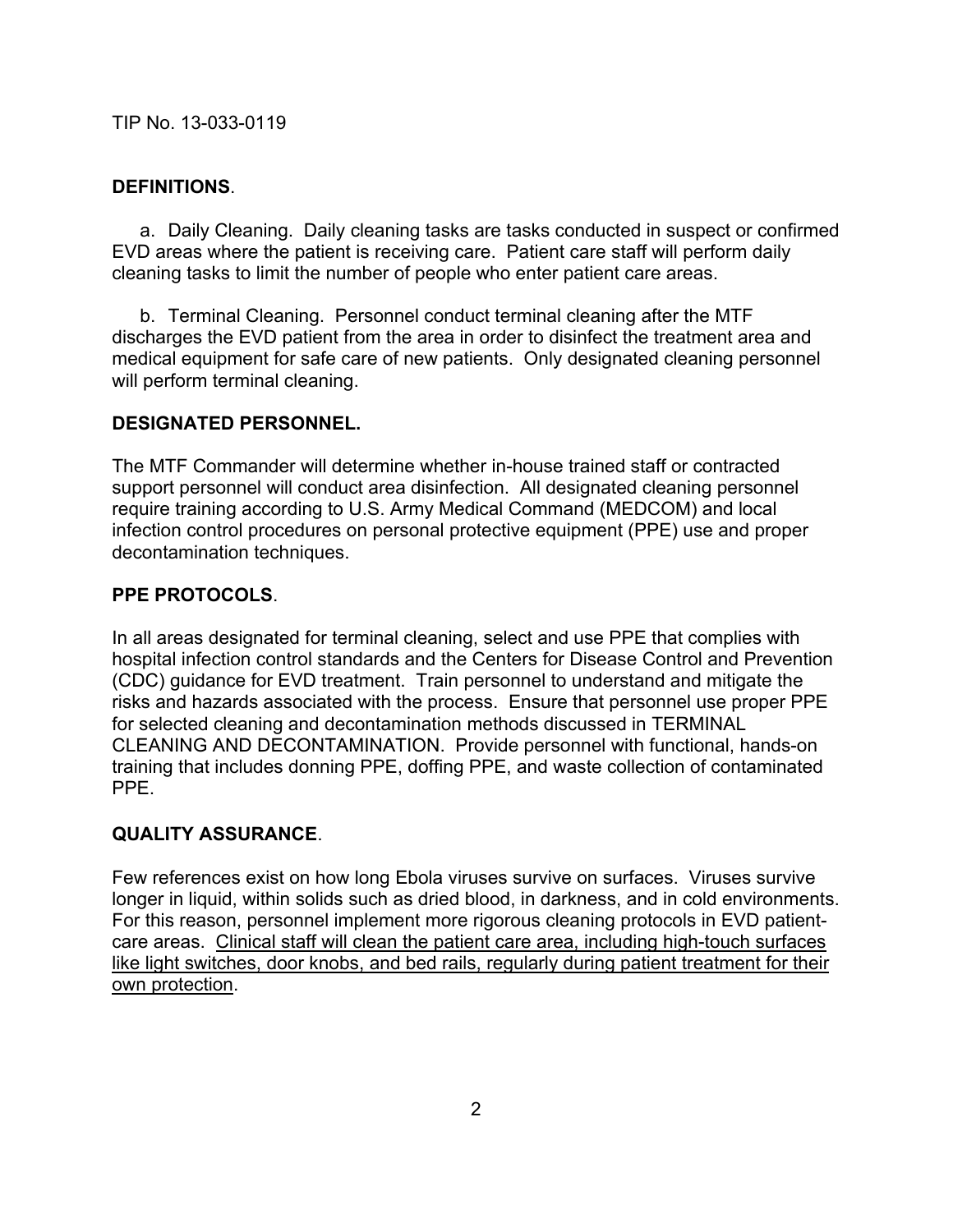**a. Cleaning Goals**. The goals of terminal EVD cleaning and disinfection are to: (1) dispose of any contaminated supplies and equipment; (2) dehydrate the room and remaining equipment; (3) manually clean and disinfect all applicable surfaces (directed by Infection Control) to remove all visible material; and (4) disinfect all surfaces and difficult to reach areas with ultraviolet light or gas encapsulation technology.

**b. Infection Control**. Infection Control personnel will assess and evaluate the decontamination procedures to ensure safety and effectiveness. Infection Control personnel will observe the decontamination process and provide oversight to ensure all items and areas are properly decontaminated and cleaned. Observation and oversight will include use of checklists, individual performance assessments, and necessary onthe-job corrections.

**c. Disinfectants**. Consult Infection Control to select an Environmental Protection Agency (EPA)-approved hospital disinfectant for use against the Ebola virus<sup>1</sup> or make a 1:10 solution of bleach (1 part bleach added to 9 parts water) for terminal cleaning. Reference to a 1:10 bleach solution in this document assumes use of a 5 percent or greater chlorine strength bleach product.

## **DEVELOPING LOCAL PROCEDURES**.

Consider the following when developing local EVD terminal cleaning procedures:

**a. MEDCOM Guidance.** Seek clarification from Region and MEDCOM Logistics personnel about use of contract housekeepers for terminal cleaning tasks. Reference MEDCOM standing operating procedures and the CDC Environmental Checklist for Monitoring Terminal Cleaning<sup>2</sup> for cleaning and disinfection techniques to conduct the terminal cleaning steps defined in TERMINAL CLEANING AND DECONTAMINATION.

**b. Proficiency in PPE Technique.** Clinical staff involved in EVD patient care may be best-suited for initial cleaning and disinfecting because they are the most familiar with the PPE procedures and the cleaning procedures implemented while the EVD patient was in the area.

**c. Contract Availability.** Housekeeping contract language may not allow housekeeping personnel to clean medical equipment or isolation rooms contaminated with EVD. Purchase required technology or secure contract services in advance of need on a contingency basis.

<sup>1</sup>https://www.epa.gov/pesticide-registration/list-l-disinfectants-use-against-ebola-virus 2https:// https://www.cdc.gov/hai/pdfs/toolkits/Environmental-Cleaning-Checklist-10-6-2010.pdf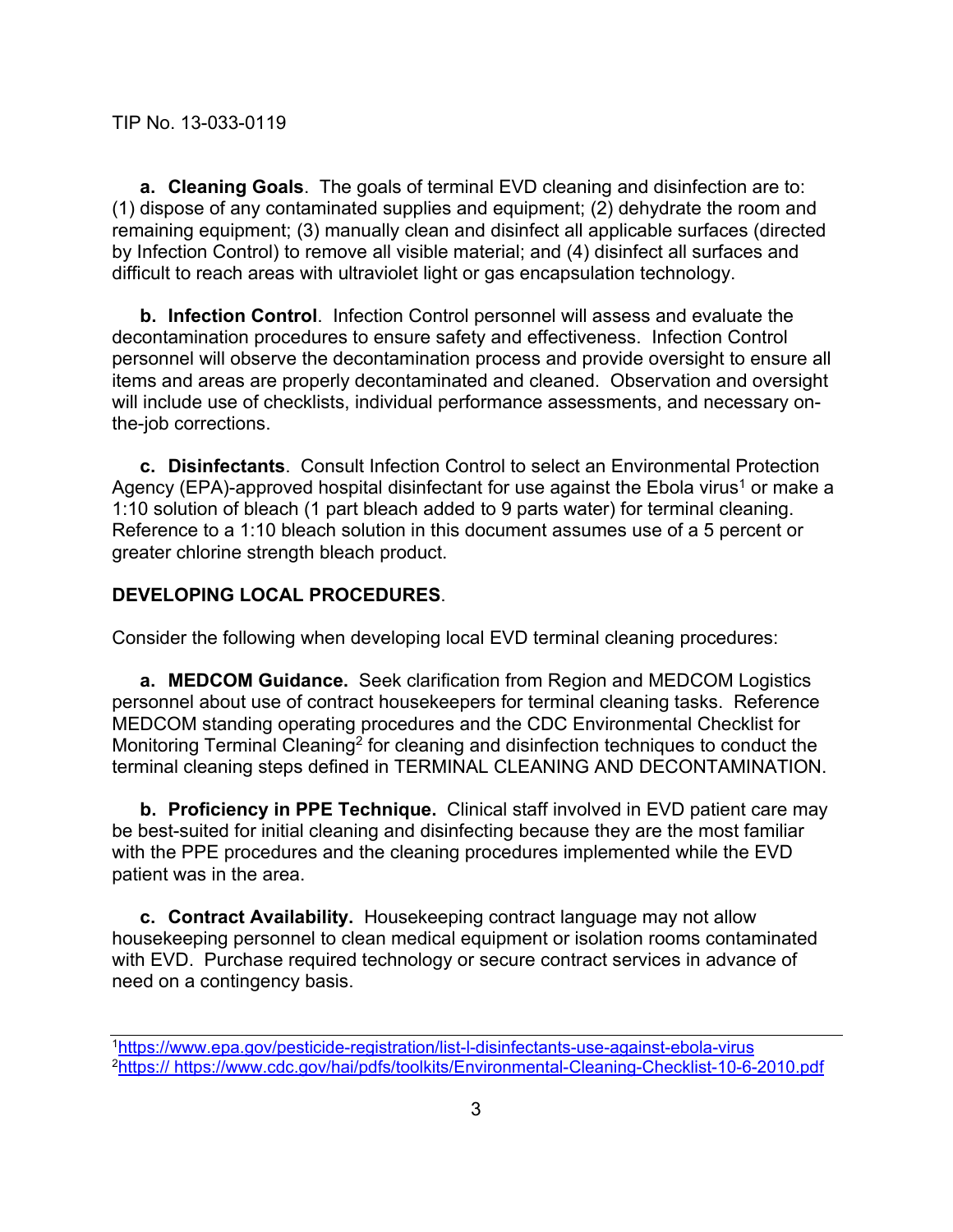**d. Personnel Willingness**. Personnel may refuse to enter isolation rooms because they are concerned about EVD exposure. Use effective risk communication, supply provisions, plans/procedures, training, and Command support to alleviate exposure concerns and improve morale of tasked individuals.

**e. Time.** Rapid turnaround of isolation rooms may be required to treat other patients once the EVD patient treatment ends. Develop a local protocol to permit deviation from the recommendations below (criteria for deviation, who has authority to issue, reviewers, revised cleaning goals, etc.) when rapid turnaround of the treatment area is required.

**f. Compatibility of Medical Equipment and Facilities (Ventilation, Water, Safety) with Decontamination Materials and Technologies**. Consult with Medical Maintenance, Industrial Hygiene, Safety, Facilities, Engineering, and other applicable personnel to evaluate potential damage to all medical equipment and facilities when subjected to disinfection chemicals and ultraviolet germicidal irradiation (UVGI). Removal of non-essential items that are not easily decontaminated and/or use of plastic sheeting during pre-patient room preparation may prevent unnecessary contamination and damage to equipment.

**g. Room Layout and Ventilation Compatibility with Gas Disinfection and UVGI Treatment Technology**. Air must reach all room surfaces, including interiors of cabinets and drawers and the undersides of the bed and equipment, for effective gas treatment. To increase gas disinfection effectiveness, open cabinets and doors and otherwise ensure airflow to applicable surfaces. When equipment, furniture, and/or other items block the UV light, they reduce the effectiveness of UV disinfection. To increase UV disinfection effectiveness, perform UV disinfection multiple times until the UV light contacts all surfaces in the room. Reposition items in the room to ensure all contaminated surfaces are exposed to the treatment technology.

#### **TERMINAL CLEANING AND DECONTAMINATION**.

Begin these steps after patient discharge from the room. For areas used during initial entry into the MTF by patients under investigation for Ebola (such as emergency rooms, clinics, or transport vehicles), follow the steps a, c, d, e and j below for waste removal, floor cleaning, toilet cleaning, surface cleaning, and residual removal. For isolation rooms and areas used for extended patient care, follow all steps. Before terminal cleaning begins, remove any sheeting and coverings that were put into place using a step-by-step process to avoid unnecessary cross contamination (i.e., ceiling first, next walls, then equipment).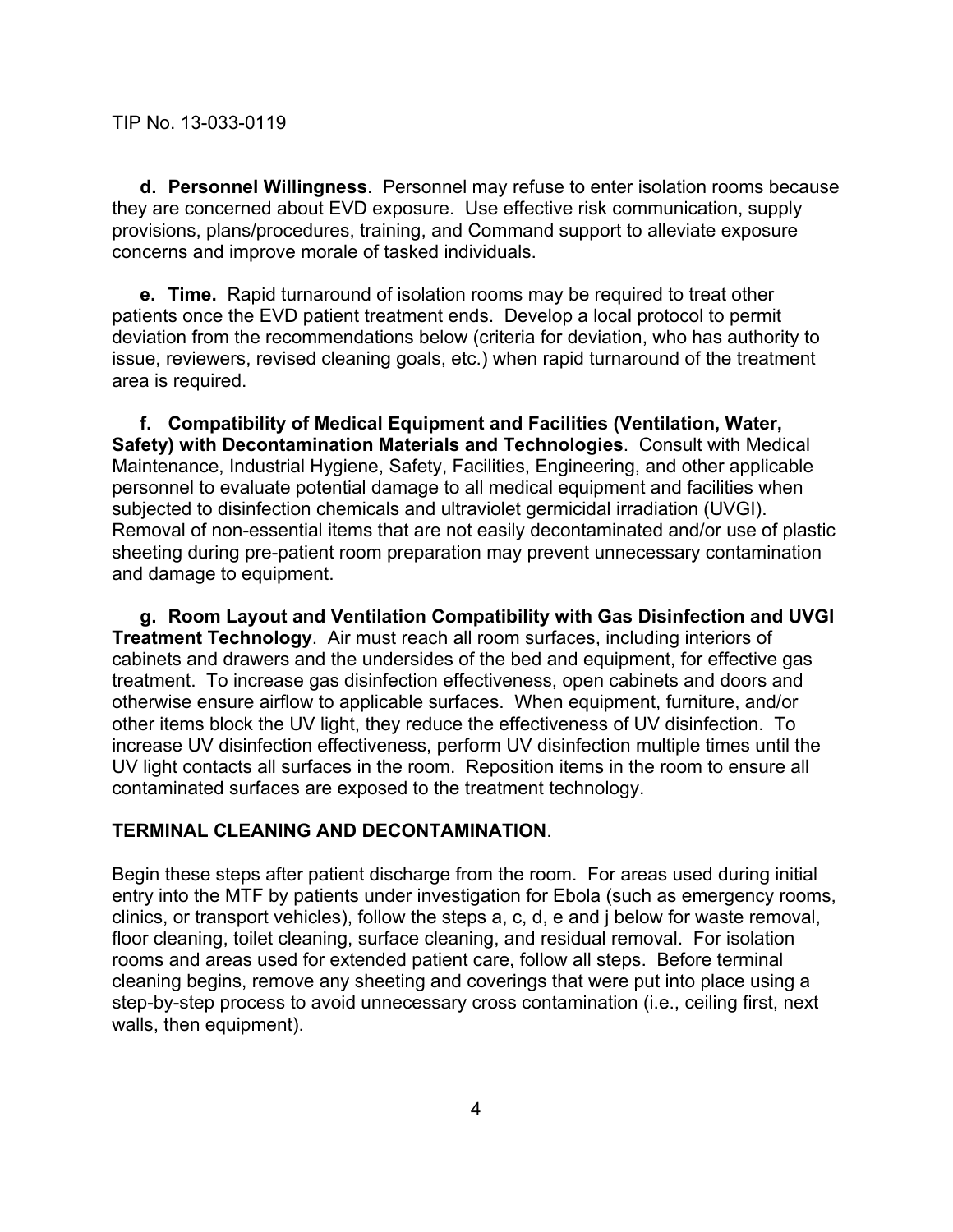**a. Remove Waste.** Begin terminal cleaning by removing all waste, blood, feces, dirt, etc. as disinfection chemicals and UVGI are ineffective against EVD virus imbedded in organic matter. Remove and dispose as EVD waste all disposable equipment, supplies, linens, toiletries, food, and items in waste containers. Terminal cleaners will generate EVD waste (PPE and cleaning supplies) during the remaining terminal cleaning process. Designated waste handlers will remain on hand in the cold zone to move EVD waste from the hot and warm zones to the EVD waste storage facility or the autoclave. Follow established EVD waste management procedures for the MTF (see Ebola Virus Disease Waste Management in the Medical Treatment Facility at: https://phc.amedd.army.mil/topics/discond/diseases/Pages/Ebola-Virus-Disease.aspx.)

**b. Initial Dehydration.** Adjust the ventilation system to achieve high air flows of 15-19 high-efficiency particulate air (HEPA)-filtered air exchanges per hour to desiccate any remaining viruses. Open cabinets and doors and otherwise provide airflow access. Seal the area in an undisturbed condition for 48 hours. After the 48-hour period, adjust ventilation to normal air flows and commence with manual cleaning procedures below. If rapid turnaround of the treatment area is required, enact the local protocol prescribed in DEVELOPING LOCAL PROCEDURES and document the decision.

**c. Surface Cleaning.** Clean all equipment and surfaces with bleach or approved disinfectant wipes. Clean all exterior and interior surfaces of equipment, cabinets, drawers, and fixtures (bathroom) with a 1:10 bleach solution or an EPA-approved hospital disinfectant for use against the Ebola virus. Open cabinets and drawers, and clean the inside and outside surfaces. Treat all rooms and surfaces associated with EVD patient care regardless of the amount of visible contamination observed or time passed since the patient left the area. Conduct the surface cleaning procedure twice. Collect all wipes and cleaning supplies as EVD waste.

**d. Toilet Cleaning.** Apply an EPA-approved hospital disinfectant for use against the Ebola virus or 1 cup of straight bleach solution around the bowl in the same manner as liquid/gel toilet bowl cleaner (i.e., apply to the inside top of the bowl and allow to run down into the bowl). Use 1 cup of disinfectant (or bleach). Allow 15 minutes of contact time, close the lid or cover, then flush the toilet. After flushing, wipe the surfaces of the toilet (seat, handle, lid, inside bowl, outside of bowl, back, etc.) with the approved disinfectant or a 1:10 bleach solution.

**e. Floor Cleaning.** Mop the floors twice with an EPA-approved hospital disinfectant for use against the Ebola virus or a 1:10 bleach solution, starting with the cleanest areas (hallway) and ending with the most contaminated areas (patient room). When it is time to dispose of the mop water, add an additional cup of the same approved hospital disinfectant or bleach solution used during the floor-cleaning process and allow 15 minutes of contact time. [Note: be careful not to mix incompatible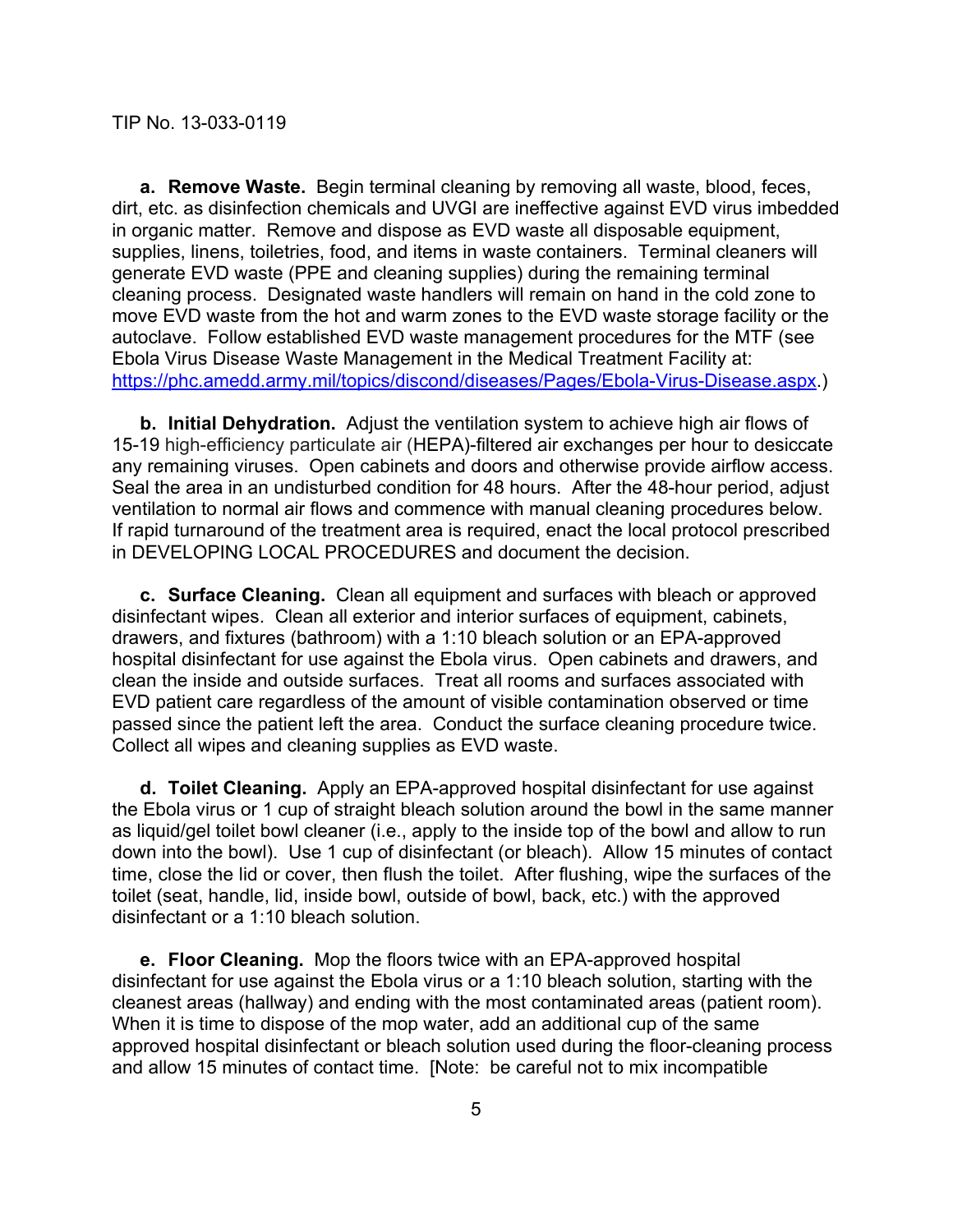disinfection chemicals during the cleaning process]. Pour treated mop water down the shower drain and pour an equivalent container size of water down the drain after the mop water. If a shower drain is not available, carefully pour into the toilet, close the lid or cover, and flush. Dispose of the mop heads, mop buckets, micro-fiber clothes, dusters, toilet brushes, and other cleaning devices as EVD waste. Dispose of mop and duster handles and frames as EVD waste. Mop handles and frames may be disinfected for reuse if: (1) personnel covered the mop handles and frames with plastic material prior to use, (2) personnel cleaned them with an EPA-approved hospital disinfectant for use against the Ebola virus or a 1:10 bleach, and (3) Infection Control personnel approved them for reuse.

**f. Ultraviolet Germicidal Irradiation.** Acquire an UVGI-treatment device for use in the final stage of terminal cleaning, and follow the manfacturer's instructions for use and safety warnings. Mercury or xenon gas lamps generate ultraviolet C (UV-C) light. The UV-C light deactivates bacteria, viruses, and spores. This treatment option is relatively quick, repetitious, and leaves no residue. Biosafety laboratories with built-in gas disinfection systems may activate the gas disinfection system instead.

 (1) Ensure UV equipment operators use enough devices or conduct sufficient treatment cycles in the storage area to treat all exposed surfaces. Treat areas with a higher likelihood of contamination (entrance to the storage area) for a longer period to increase disinfectant exposure.

 (2) Place treatment monitors under the equipment and at the darkest, furthest locations to ensure that the treatment reaches all areas.

 (3) Assess the treatment area size to determine the appropriate amount of time to allow the by-products of the treatment process (ozone) to clear the area prior to reentry. Activate the negative pressure system for the assessed time to remove any treatment bi-products.

**g. Gas/Vapor Disinfection.** MTFs that acquired gas/vapor disinfection technologies may use them instead of UVGI. Conduct encapsulated gas/vapor treatment of the area using the selected disinfectant and treatment method (e.g., hydrogen peroxide vapor, chlorine dioxide). The amount of time required to effectively decontaminate the area will depend on the concentration used, the contact time, environmental controls (maintaining the temperature and/or concentrations), the size of the space (this will be a factor for reaching the desired concentration), and the integrity of the encapsulation (maintained positive pressure, sealed, etc.). Personnel must validate the treatment process to demonstrate adequate disinfection of all locations within the enclosed area.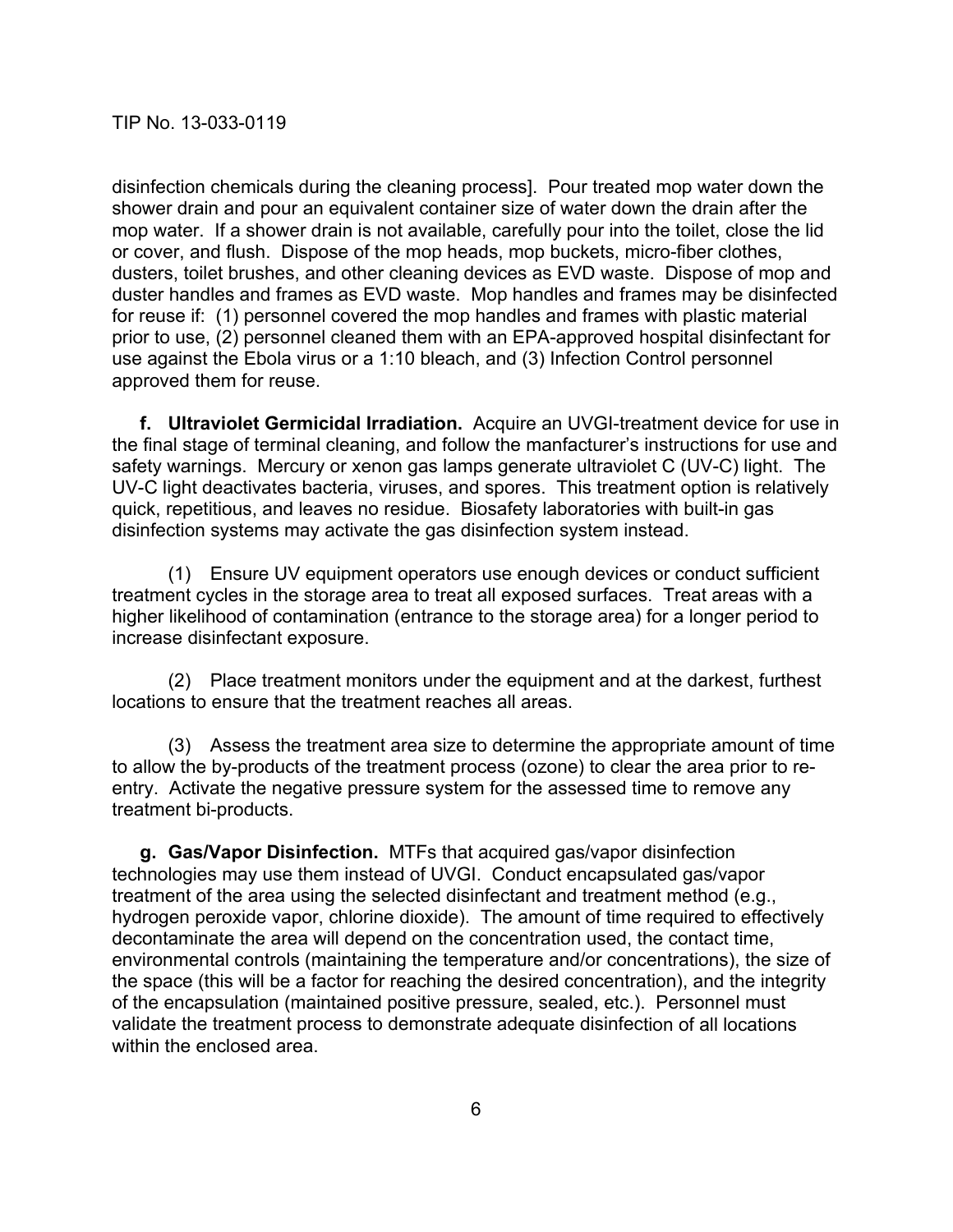- 1. Seal the area from the outside using duct tape and plastic sheeting around doorways and potential leakage points to prevent gas/vapors from escaping the treatment area. Disinfection gases must not escape the area and impact patient or staff health.
- 2. Ensure that personnel utilize all required safe guards (ventilation, separation, monitors).

**h. Terminal Cleaning Record.** Mark hand receipts of equipment dedicated to the EVD treatment room with the terminal cleaning date, time, and method. Affix a label or a tag to all portable equipment (such as pumps and pump stands) in the room and annotate the date and time of surface cleaning (step c) and UVGI/gas disinfection (step f or g).

**i. Repair Quarantine.** Hold disinfected equipment that requires repair in a two week quarantine status from the date of the UVGI/Gas Vapor treatment before initiating repairs. Holding the equipment allows for additional dehydration time and a Quality Assurance/Quality Compliance evaluation of the terminal cleaning process to occur to ensure no residual viral contamination remains.

**j. Clean to Remove Disinfectant Residue.** After completing all EVD terminal cleaning steps (paragraphs a–i), don standard hospital cleaning PPE to enter the area. Thoroughly clean the area and all equipment to remove chemical residuals left during the area disinfection process. Medical maintenance and other functional groups may retrieve decontaminated equipment from the room if necessary.

**k. Final Equipment Cleaning.** Medical maintenance and other functional groups will clean and disinfect all medical equipment removed from the quarantine according to manufacturer's guidance and MTF policies by personnel wearing PPE. Select and manage cleaning supplies and PPE generated during this step according to routine housekeeping procedures.

#### **USE OF PROFESSIONAL SUPPORT**.

Numerous commercial companies specialize in hospital decontamination and offer the decontamination products/equipment and/or onsite decontamination support. If MTF personnel require outside decontamination products, equipment, and support, they should identify the procedures and products necessary and work with budget and contracting officials to coordinate acquisition and services in advance.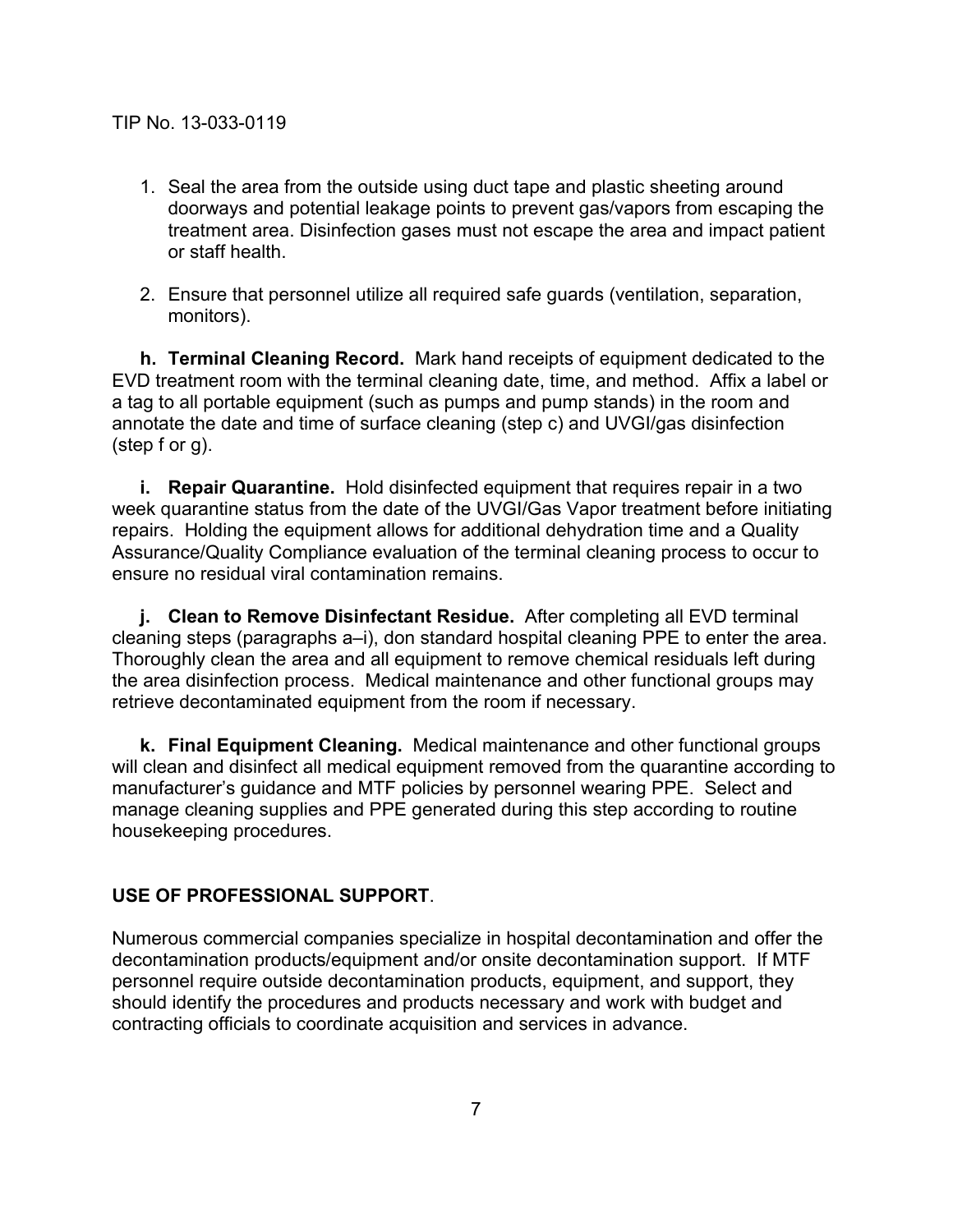The table below identifies several professional organizations that identify certified local cleaning companies. State public health agencies may also regulate or recommend cleaning companies. Additional information obtained from MTFs and research organizations with experience in this subject are provided for reference. Entries in this table do not indicate an endorsement of a product or service by the U.S. Army.

| <b>Name</b>                                                                                                                     | Geographic Area and/or<br><b>Treatment Method</b>                                                                                                                                                                                         | <b>Contact Information</b>                                                                                                                                                                                                           |
|---------------------------------------------------------------------------------------------------------------------------------|-------------------------------------------------------------------------------------------------------------------------------------------------------------------------------------------------------------------------------------------|--------------------------------------------------------------------------------------------------------------------------------------------------------------------------------------------------------------------------------------|
| Institute of<br>Inspection, Cleaning,<br>and Restoration<br>Certification (IICRC)<br>Locate a Certified<br>Professional listing | The IICRC is a certification and standard-<br>setting non-profit organization for the<br>inspection, cleaning and restoration<br>industries. IICRC is developing an ANSI<br>standard, BSR-IICRC S540 Crime Scene<br>Cleanup.              | http://www.iicrc.org/                                                                                                                                                                                                                |
| American<br><b>BioRecovery</b><br>Association listing                                                                           | Nationwide, certification organization                                                                                                                                                                                                    | 888-979-2272,<br>http://americanbiorecovery.org/, or<br>https://www.americanbiorecovery.o<br>rg/search/custom.asp?id=4705                                                                                                            |
| National Institute of<br>Health (NIH)<br><b>Biocontainment Unit</b>                                                             | NIH utilized a hydrogen peroxide vapour<br>(HPV) system from Bioquell.                                                                                                                                                                    | http://www.bioquell.com/en-<br>uk/resources-and-support/product-<br>support/sales-information-<br>downloads/case-studies/case-<br>study-all-categories/terminal-<br>decontamination-biocontainment-<br>unit-used-care-patient-ebola/ |
| University of<br>Nebraska Medical<br>Center<br><b>Biocontainment Unit</b>                                                       | The University of Nebraska<br>Biocontainment Unit utilized UV germicidal<br>irradiation (UVGI) generators from<br>ClorDiSys Solutions, Inc. of Lebanon, New<br>Jersey.                                                                    | http://www.clordisys.com/healthcar<br>eapp.php                                                                                                                                                                                       |
| <b>United States Army</b><br><b>Medical Research</b><br>Institute of Infectious<br><b>Diseases</b><br>(USAMRIID)                | USAMRIID provided a general<br>recommendation for decontamination of an<br>EVD patient care area with a combined<br>approach of Chlorine Dioxide (CD) and<br>Ultraviolet (UV) light products and services<br>by a company like ClorDiSys. | http://www.clordisys.com/healthcar<br>eapp.php                                                                                                                                                                                       |
| Madigan Army<br><b>Medical Center</b><br>(MAMC)                                                                                 | MAMC acquired a Xenex Pulsed Xenon<br>UV Disinfection System.                                                                                                                                                                             | https://www.xenex.com/                                                                                                                                                                                                               |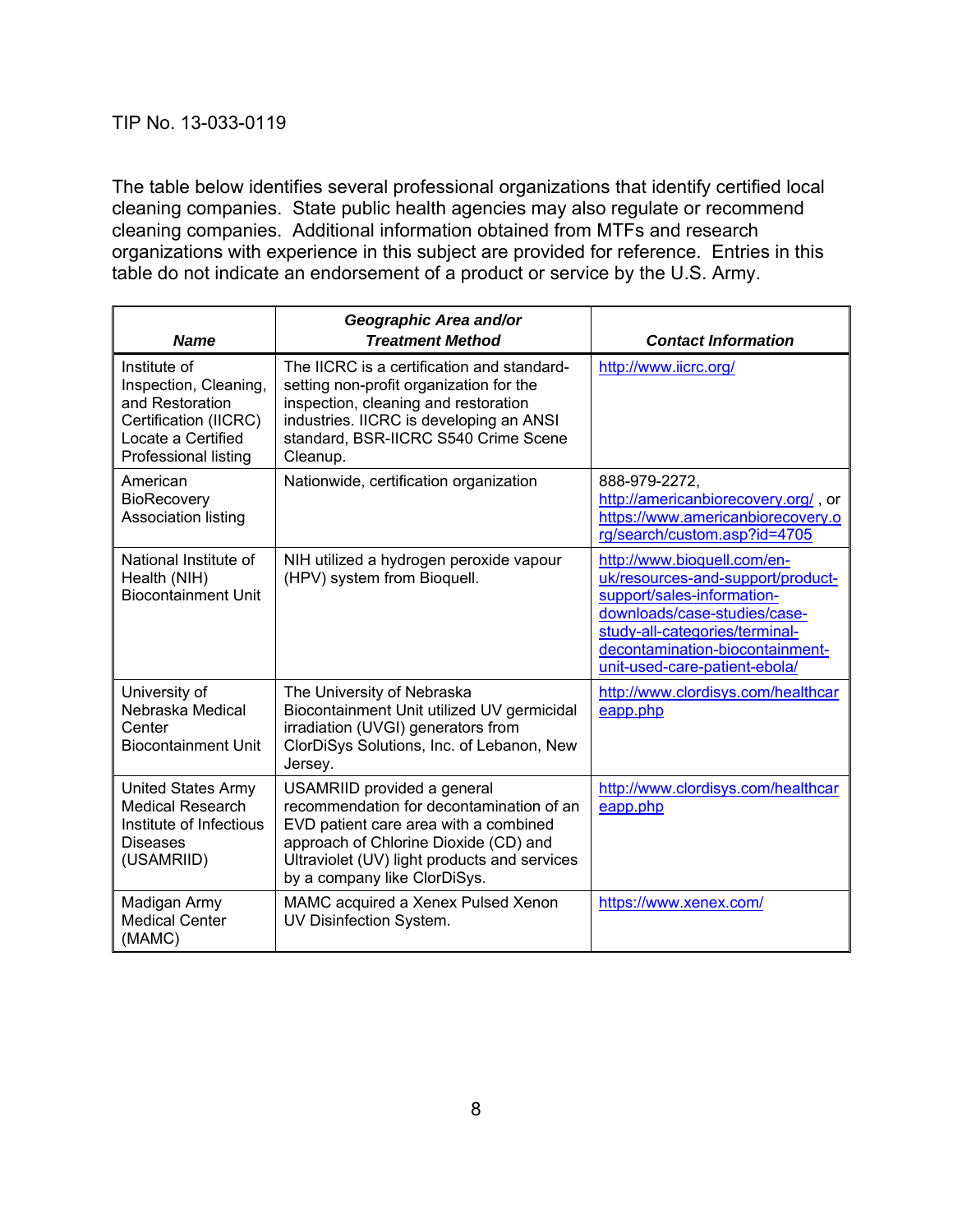# **STAFF MONITORING**.

Enforce proper monitoring of staff involved in terminal cleaning, handling, or management of contaminated waste, equipment, and materials. Maintain a list of the names and contact information for all crews or individual workers involved in terminal cleaning duties and provide to IC, OH, Safety and others as determined by local policy.

Prepared by: Environmental Health Sciences Division, Waste Management Branch at 410-436-3651 or DSN 584-3651.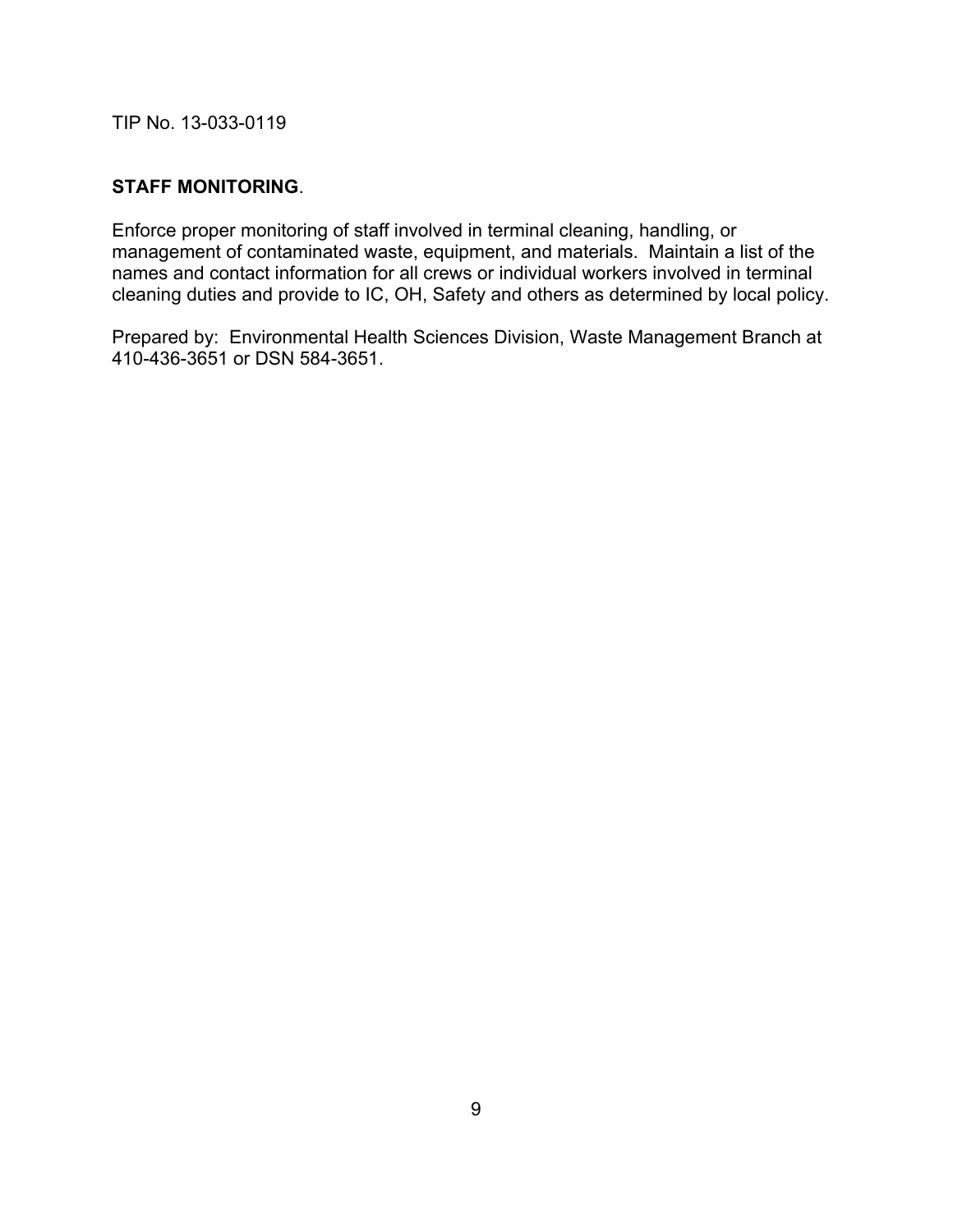# **APPENDIX A**

# **REFERENCES**

Army Public Health Center. 2018. Standing Operating Procedure No. TA-446-1218, Ebola Virus Disease Waste Management in the Medical Treatment Facility, 22 October 2014, revised December 2018, retrieved from: https://phc.amedd.army.mil/topics/discond/diseases/Pages/Ebola-Virus-Disease.aspx

Bausch, D.G., et al. 2007. Assessment of the Risk of Ebola Virus Transmission from Bodily Fluids and Fomites. *J of Infect Dis*;196:S142-S147.

Clay, S., S. Maherchandani, Y.S. Malik, S.M. Goyal. 2006. Survival on uncommon fomites of feline calicivirus, a surrogate of noroviruses. *Am J Infect Control*. Feb;34(1):41-3.

EPA, Office of Pesticide Programs. 2018. List G, *EPA's registered antimicrobial products effective against norovirus (Norwalk-like virus)*. https://www.epa.gov/pesticideregistration/list-g-epas-registered-antimicrobial-products-effective-against-norovirus

EPA, Office of Pesticide Programs, 2017. List L, *EPA's registered antimicrobial products that meet the CDC Criterial for use against the Ebola Virus*. https://www.epa.gov/pesticide-registration/list-l-disinfectants-use-against-ebola-virus

Jelden, K.C., et al. 2015. Nebraska Biocontainment Unit patient discharge and environmental decontamination after Ebola care. *American Journal of Infection Control*. Volume 43, Issue 3. March 2015. Epub 2015 January 27, 2015.

Lowe, John J., Shawn G. Gibbs, Peter C. Iwen, Philip W. Smith, and Angela L. Hewlett. 2013. Decontamination of a Hospital Room Using Gaseous Chlorine Dioxide: Bacillus anthracis, Francisella tularensis, and Yersinia pestis. *Journal of Occupational and Environmental Hygiene*, http://dx.doi.org/10.1080/15459624.2013.818241

Emory Healthcare, Draft Emory Healthcare Ebola Preparedness Protocols, October 20, 2014, retrieved from: www.emoryhealthcare.org/ebolaprep

Lowe, J., S. Gibbs, S. Schwedhelm, J. Nguyen, and P. Smith. 2014. Nebraska Biocontainment Unit perspective on disposal of Ebola medical waste. *American Journal of Infection Control*. Volume 42, Issue 12.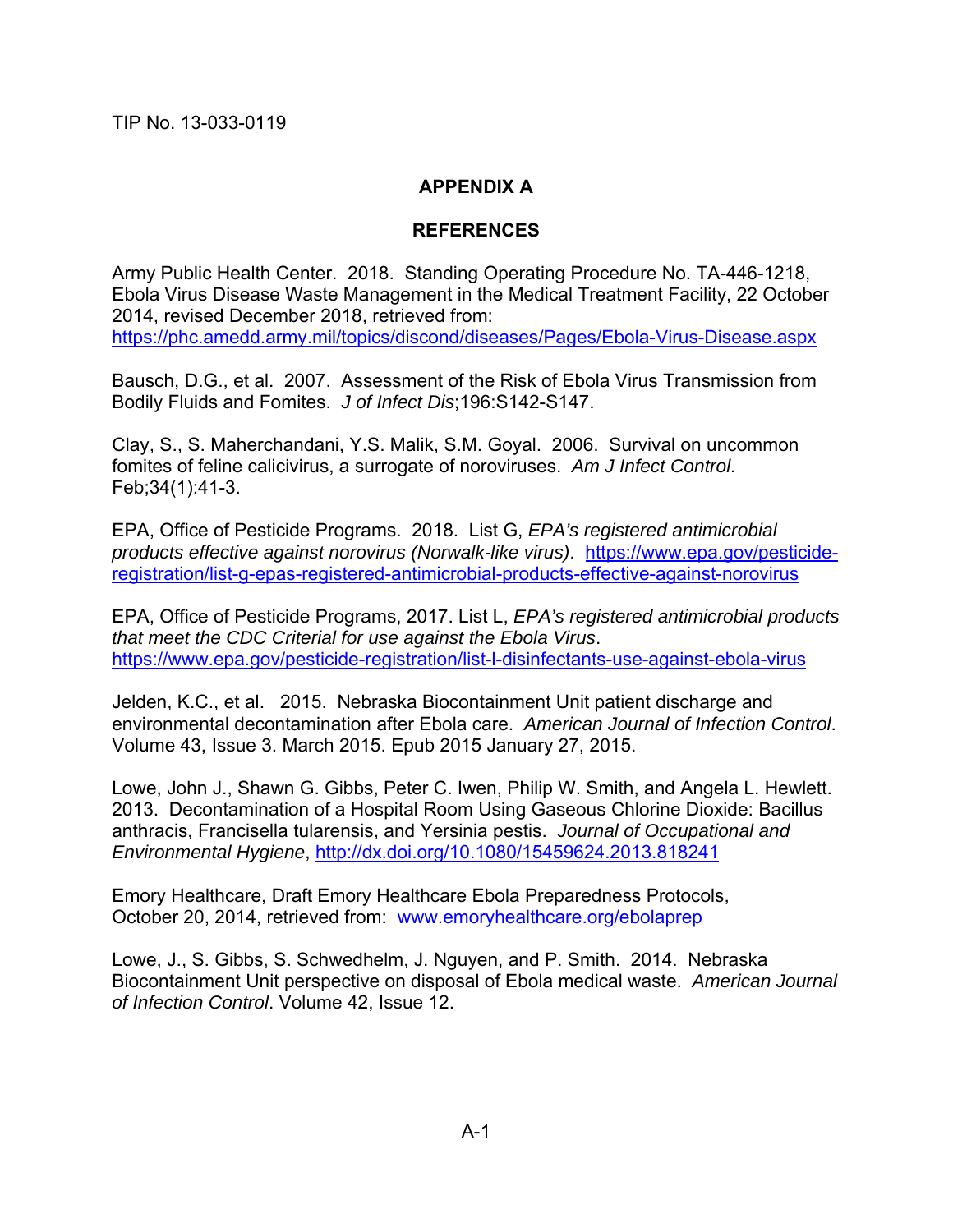Lowe, J.J., et al. 2014. Considerations for Safe EMS Transport of Patients Infected with Ebola Virus.Prehospital Emergency Care: *Official Journal of the National Association of EMS Physicians and the National Association of State EMS Directors*. November 7, 2014. PubMed Source: http://www.ncbi.nlm.nih.gov/pubmed/25380073

MEDCOM, G4 – Environmental Services, Standard Operating Procedure, *Ebola Virus Disease Environmental Cleaning and Disinfection in the Medical Treatment Facility*, 12 November 2014.

Piercy, T.J., S.J. Smither, J.A. Steward, L. Eastaugh, M.S. Lever. 2010. The survival of filoviruses in liquids, on solid substrates and in a dynamic aerosol. *Journal of Applied Microbiology*. 109(5):1531-1539, November.

Sagripanti, J.L., D.C. Lytle. 2011. Sensitivity to ultraviolet radiation of Lassa, vaccinia, and Ebola viruses dried on surfaces. *Arch Virol* 156:489-494

Sagripanti, J.L., A.M. Rom, L.E. Holland. 2010. Persistence in darkness of virulent alphaviruses, Ebola virus, and Lassa virus deposited on solid surfaces. Archives of Virology. 155(12):2035-9, 2010 Dec.

U.S. Department of Health and Human Services. 2014. Centers for Disease Control and Prevention. Interim Guidance for Environmental Infection Control in Hospitals for Ebola Virus, October 2014. Updated on May 31, 2018. Retrieved from: http://www.cdc.gov/vhf/ebola/hcp/environmental-infection-control-in-hospitals.html.

U.S. Department of Health and Human Services. 2018. Centers for Disease Control and Prevention. *Information for healthcare workers.* Retrieved from: http://www.cdc.gov/vhf/ebola/hcp/index.html.

U.S. Department of Health and Human Services. 2016. Centers for Disease Control and Prevention. *Protecting healthcare personnel.* Retrieved from: http://www.cdc.gov/HAI/prevent/ppe.html

U.S. Department of Health and Human Services. 2010. Centers for Disease Control and Prevention. *Options for Evaluating Environmental Cleaning*. CDC Environmental Checklist for Monitoring Terminal Cleaning. Retrieved from: https://www.cdc.gov/HAI/toolkits/Evaluating-Environmental-Cleaning.html